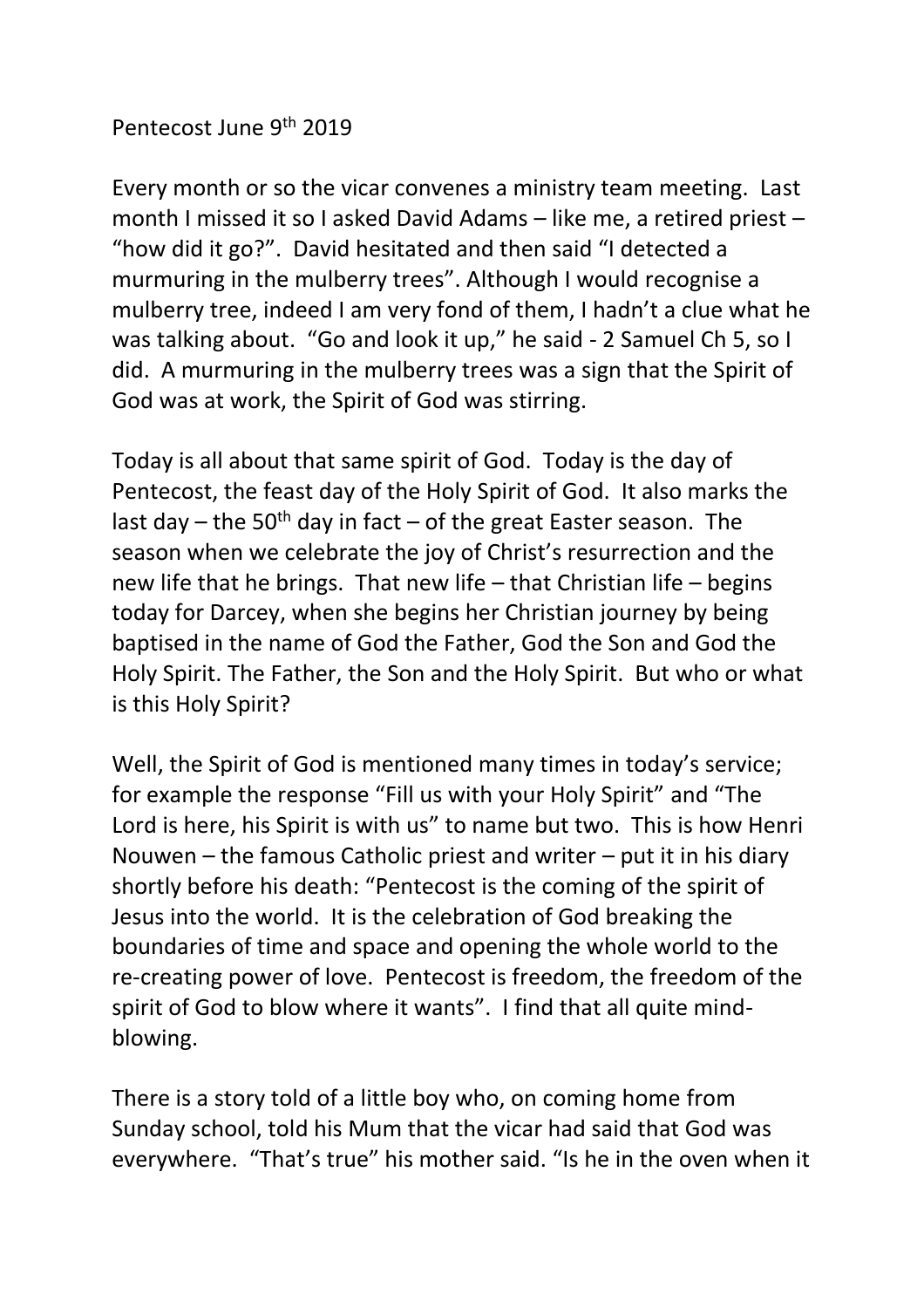is hot", the boy asked his mother. "Yes he is" she replied. "How about the cupboard?" "Oh yes," said his mother. "Well, how about the fridge, when the door is closed and the light is off?". "Oh yes" said his mother. "What about the cake tin?" asked the boy as he took off the lid. "Well yes, I suppose he is". The boy slammed the tin shut and announced triumphantly "Got him!". Of course, the mother had a lot more explaining to do.

Although it's a humorous story, there is I believe some truth in it. Often we can think of God in similar ways to the boy. We think we can put God in a tidy package which we can control and understand completely. We want a God of our own making, a tame and domesticated God. The first day of Pentecost demonstrated that God could not be contained, certainly not in a box, nor in a building nor even within a small group of faithful followers.

We heard in today's reading that the spirit of God came upon the disciples like the rush of a violent wind and that tongues of fire appeared on them and that they were changed from being an anxious, timid group of people into a confident, spirit-filled group prepared to spread their experience of God's love and transforming power with the world. On that day the Church was born. That creative activity of God, which was there at the beginning of time and which empowered Jesus, was now present in them, the Church.

The question for us is - Can we detect a murmuring in the mulberry trees? Can we detect the Spirit of God transforming our lives? As we sing in the hymn "Breathe on me breath of God, fill me with life anew, that I may love as thou wouldst love and do what thou wouldst do".

Can we detect the murmuring of the mulberry trees in the parish? I think we can and I thank God for it. People coming to faith through baptism and confirmation, our commitment to working with young people, our endeavours to become an EcoChurch, our concern for